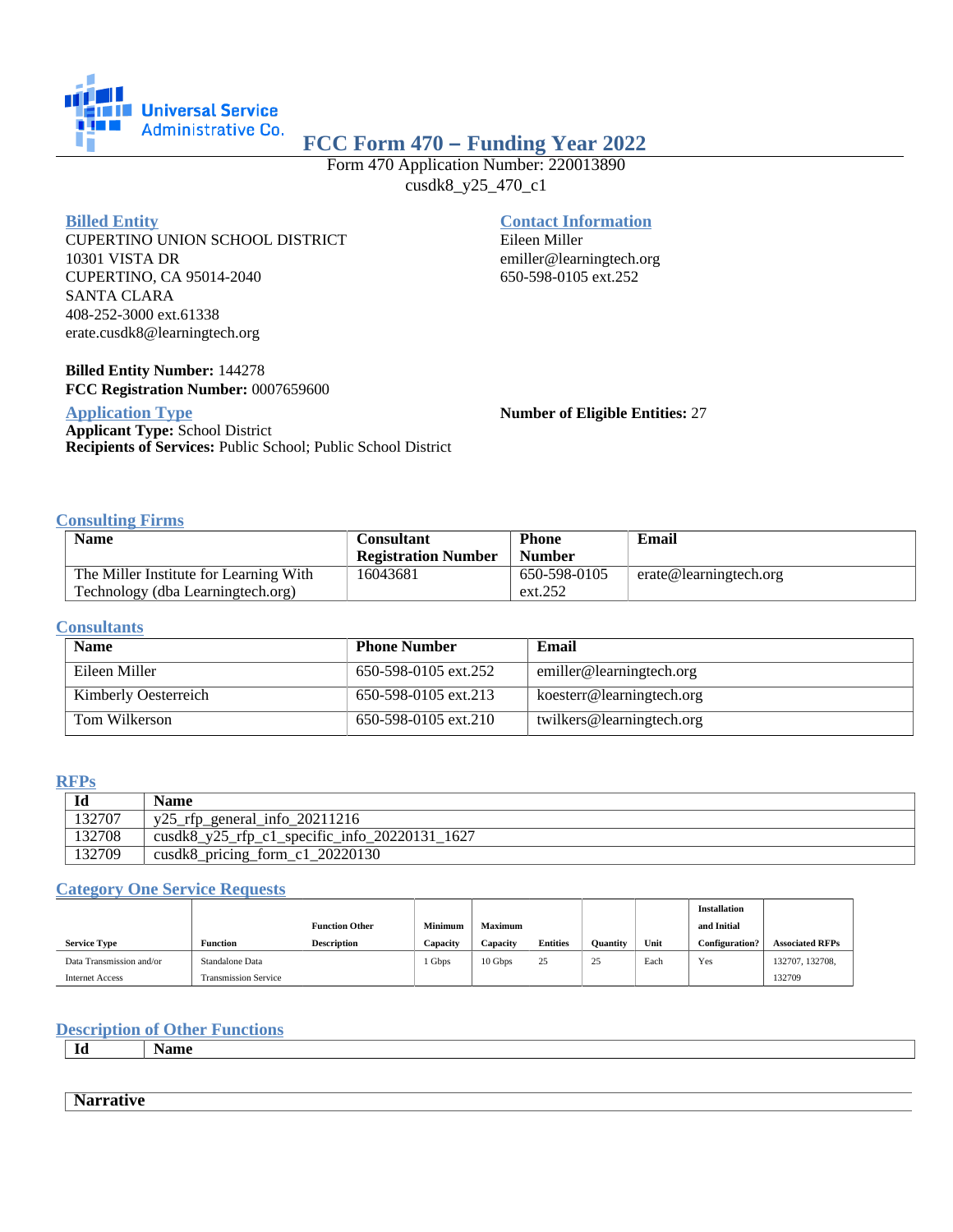See RFP for details. The applicant selects SPI; pricing form is required. Sealed bids required: Attn: Cupertino Union School District, Purchasing Department, Door #10, 10301 Vista Drive, Cupertino, CA 95014, Open 8a 4p M-F, LABEL: E-Rate Category 1, RFP #22-IB02-01.

#### **Installment Payment Plan**

Range of Years: 1 - 4 Years Payment Type: Monthly

#### **Category Two Service Requests**

|                     |                 |              |                           |                 |                 |      | <b>Installation</b> |                        |
|---------------------|-----------------|--------------|---------------------------|-----------------|-----------------|------|---------------------|------------------------|
|                     |                 |              | <b>Manufacturer Other</b> |                 |                 |      | and Initial         |                        |
| <b>Service Type</b> | <b>Function</b> | Manufacturer | <b>Description</b>        | <b>Entities</b> | <b>Quantity</b> | Unit | Configuration?      | <b>Associated RFPs</b> |

## **Description of Other Manufacturers**

**Id Name**

| $\mathbf{v}$<br><b>Narrative</b> |  |  |  |
|----------------------------------|--|--|--|
|                                  |  |  |  |
|                                  |  |  |  |
|                                  |  |  |  |

## **Technical Contact**

Eileen Miller Consultant 650-598-0105 ext.252 erate.cusdk8@learningtech.org

## **State and Local Procurement Restrictions**

Please see RFP.

## **Billed Entities**

| <b>Billed Entity Number</b> | <b>Billed Entity Name</b>              |
|-----------------------------|----------------------------------------|
| 144278                      | <b>CUPERTINO UNION SCHOOL DISTRICT</b> |

## **Certifications**

I certify that the applicant includes:

I certify that the applicant includes schools under the statutory definitions of elementary and secondary schools found in the No Child Left Behind Act of 2001, 20 U.S.C. §§ 7801 (18) and (38), that do not operate as for-profit businesses, and do not have endowments exceeding \$50 million.

## Other Certifications

I certify that this FCC Form 470 and any applicable RFP will be available for review by potential bidders for at least 28 days before considering all bids received and selecting a service provider. I certify that all bids submitted will be carefully considered and the bid selected will be for the most cost-effective service or equipment offering, with price being the primary factor, and will be the most cost-effective means of meeting educational needs and technology goals.

I certify that I will retain required documents for a period of at least 10 years (or whatever retention period is required by the rules in effect at the time of this certification) after the later of the last day of the applicable funding year or the service delivery deadline for the associated funding request. I certify that I will retain all documents necessary to demonstrate compliance with the statute and Commission rules regarding the form for, receipt of, and delivery of services receiving schools and libraries discounts. I acknowledge that I may be audited pursuant to participation in the schools and libraries program.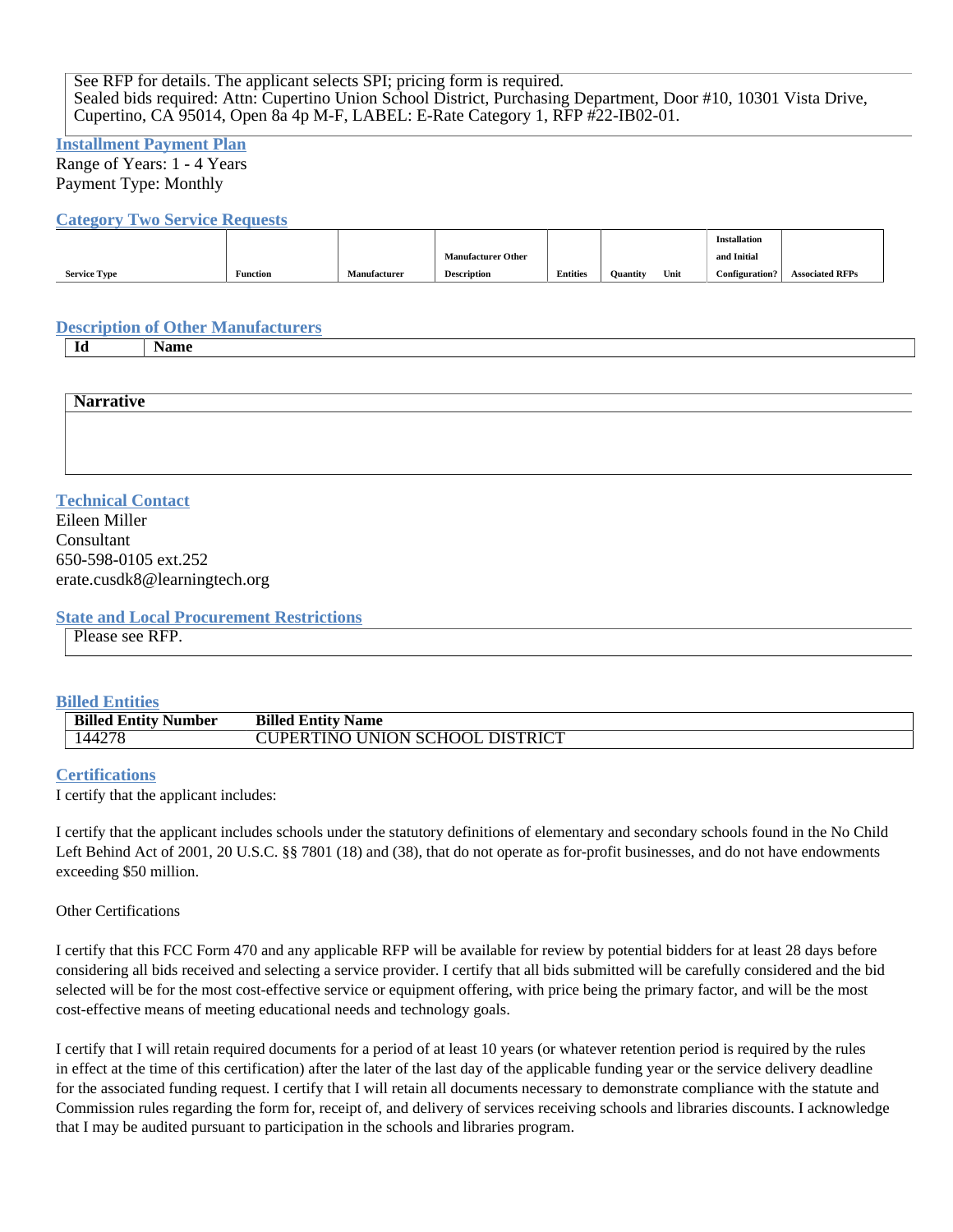I certify that I have reviewed all applicable FCC, state, and local procurement/competitive bidding requirements and that I have complied with them. I acknowledge that persons willfully making false statements on this form may be punished by fine or forfeiture, under the Communications Act, 47 U.S.C. §§ 502, 503(b), or fine or imprisonment under Title 18 of the United States Code, 18 U.S.C. § 1001.

I acknowledge that FCC rules provide that persons who have been convicted of criminal violations or held civilly liable for certain acts arising from their participation in the schools and libraries support mechanism are subject to suspension and debarment from the program.

I certify that the services the applicant purchases at discounts provided by 47 U.S.C. § 254 will be used primarily for educational purposes, see 47 C.F.R. § 54.500, and will not be sold, resold or transferred in consideration for money or any other thing of value, except as permitted by the Commission's rules at 47 C.F.R. § 54.513. Additionally, I certify that the entity or entities listed on this form have not received anything of value or a promise of anything of value, other than services and equipment sought by means of this form, from the service provider, or any representative or agent thereof or any consultant in connection with this request for services.

I acknowledge that support under this support mechanism is conditional upon the school(s) and/or library(ies) I represent securing access, separately or through this program, to all of the resources, including computers, training, software, internal connections, maintenance, and electrical capacity necessary to use the services purchased effectively. I recognize that some of the aforementioned resources are not eligible for support. I certify that I have considered what financial resources should be available to cover these costs. I certify that I am authorized to procure eligible services for the eligible entity(ies). I certify that I am authorized to submit this request on behalf of the eligible entity(ies) listed on this form, that I have examined this request, and to the best of my knowledge, information, and belief, all statements of fact contained herein are true.

## NOTICE:

In accordance with Section 54.503 of the Federal Communications Commission's ("Commission") rules, certain schools and libraries ordering services that are eligible for and seeking universal service discounts must file this Description of Services Requested and Certification Form (FCC Form 470) with the Universal Service Administrator. 47 C.F.R. § 54.503. The collection of information stems from the Commission's authority under Section 254 of the Communications Act of 1934, as amended. 47 U.S.C. § 254. The data in the report will be used to ensure that schools and libraries comply with the competitive bidding requirement contained in 47 C.F.R. § 54.503. Schools and libraries must file this form themselves or as part of a consortium.

An agency may not conduct or sponsor, and a person is not required to respond to, a collection of information unless it displays a currently valid OMB control number.

The FCC is authorized under the Communications Act of 1934, as amended, to collect the information requested in this form. We will use the information you provide to determine whether you have complied with the competitive bidding requirements applicable to requests for universal service discounts. If we believe there may be a violation or a potential violation of any applicable statute, regulation, rule or order, the information you provide in this form may be referred to the Federal, state, or local agency responsible for investigating, prosecuting, enforcing, or implementing the statute, rule, regulation or order. In certain cases, the information you provide in this form may be disclosed to the Department of Justice or a court or adjudicative body when (a) the FCC; or (b) any employee of the FCC; or (c) the United States Government is a party of a proceeding before the body or has an interest in the proceeding. In addition, information provided in or submitted with this form, or in response to subsequent inquiries, may also be subject to disclosure consistent with the Communications Act of 1934, FCC regulations, the Freedom of Information Act, 5 U.S.C. § 552, or other applicable law.

If you owe a past due debt to the federal government, the information you provide in this form may also be disclosed to the Department of the Treasury Financial Management Service, other Federal agencies and/or your employer to offset your salary, IRS tax refund or other payments to collect that debt. The FCC may also provide the information to these agencies through the matching of computer records when authorized.

If you do not provide the information we request on the form, the FCC or Universal Service Administrator may return your form without action or deny a related request for universal service discounts.

The foregoing Notice is required by the Paperwork Reduction Act of 1995, Pub. L. No. 104-13, 44 U.S.C. § 3501, et seq.